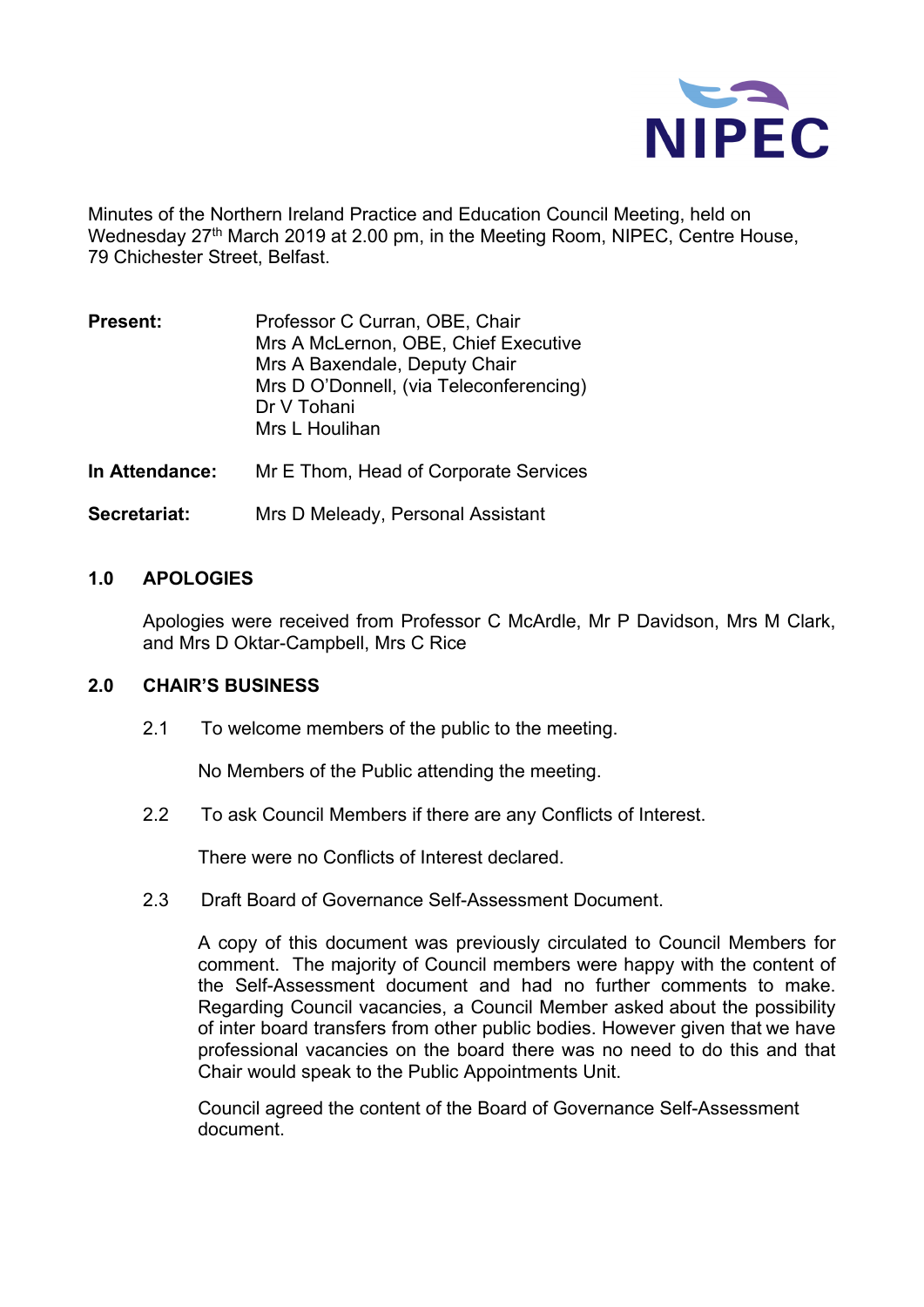### 2.4 Declaration of Interests for Council Members

Mr E Thom forwarded an email to Council Members enclosing the Declaration of Interests form for completion. A reminder is to be sent to those Council Members who have yet to respond.

### **ACTION: DM to email those Council Members who have yet to return their completed and signed Declaration of Interests form.**

- 2.5 It was noted that a letter had been received from the Permanent Secretary at Agenda Item 5.5 below and was tabled for information.
- 2.6 It was noted that a copy of the Chief Executives Report was tabled at Agenda Item 6.1.
- 2.7 It was noted that a copy of the CNO Report was tabled at Agenda Item 9.0.

# **3.0 MINUTES OF THE PREVIOUS MEETING**

3.1 Minutes of the meeting held on the 21<sup>st</sup> November 2018 (NIPEC/4/2018) for consideration.

A copy of the above was previously circulated. It was noted that the following change would be made to minutes at Item 6.1, update on the TN&MD transformation project:

"…*Trusts will be appointing a Band 7, 1 4 of the 5 Trusts and 2 for the Belfast Trust to …to be changed to....Band 7 staff, one for four Trusts and two for the Belfast Trust"*

Council Members agreed the minutes once this change had been made.

### **4.0 MATTERS ARISING**

4.1 Detailed in updated Action Plan

A copy of the updated Action Plan had previously been circulated. It was noted that items had been actioned and updated.

### **5.0 CORRESPONDENCE**

- 5.1 It was noted that an email was received from the Chief Executive Forum dated 4<sup>th</sup> December 2018 regarding their Annual Report for 2017/18 which had previously been circulated.
- 5.2 It was noted that a letter received from Mr R Pengelly, Permanent Secretary, dated 3rd January 2019 regarding cancellation of the Mid-Year Accountability Meeting had previously been circulated. Professor C Curran indicated that in her response to Mr Pengelly she again raised the situation of NIPEC's Council Membership.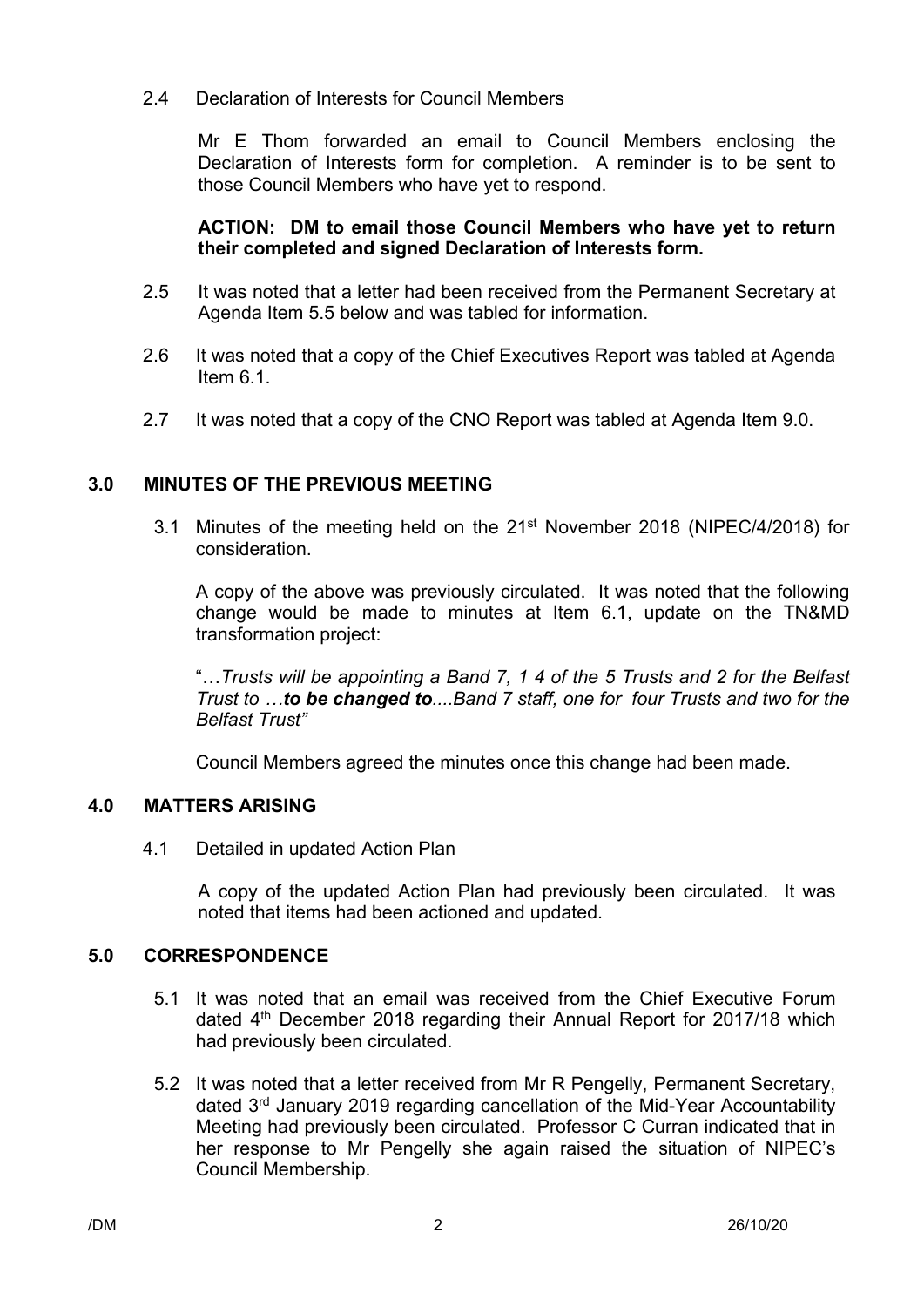- 5.3 It was noted that a letter received from Mr R Pengelly, Permanent Secretary, dated 21<sup>st</sup> January 2019 regarding EU Exit Preparedness had previously been circulated.
- 5.4 It was noted that a letter from Mrs A McLernon to Professor C McArdle regarding Transformation Projects dated 6<sup>th</sup> February 2019 and a letter from Professor C McArdle dated 14<sup>th</sup> February 2019 in response to this had previously been circulated. Mrs McLernon indicated that she was delighted with the Department of Health's reply to her letter and recognition of the work being undertaken by NIPEC.

It was noted that Funding for the Transformation projects had not been confirmed and that the Confidence and Supply Fund is reported to be over committed by some £50 million.

It is anticipated that budgets for the Future Nurse Future Midwife and the Post Registration Masters' projects may be protected but that funding for the TNMD Recording Care is not clear.

5.5It was noted that a letter received from Mr R Pengelly, Permanent Secretary regarding Public Sector Shared Services Programme (PSSSP) dated 20<sup>th</sup> March 2019 had been tabled for information.

# **6.0 OPERATIONAL PERFORMANCE AND SERVICE IMPROVEMENT**

6.1 A copy of the Chief Executives Report

A copy of the Chief Executive's Report was tabled and is appended at the end of the March Council Minutes. Mrs A McLernon took Council Members through her report and highlighted specific activities, providing clarification as required to members on a number of points.

Mrs McLernon updated Council Members on the following areas:

- **Transformation Projects**
- **Engagement, Partnership and Communication**
- **Visit to NES, Scotland**
- **Two further pieces of work to be added to the Business Plan under Career Pathway development – Stroke Nursing and Neurology Nursing**

Council Members thanked the Chief Executive and staff for all the work that has been undertaken and to Mr Thom and in particular the corporate team, senior team for their contribution to the Transformation projects as no additional funding has been available to support this aspect of the projects.

6.2 A copy of the Consultation Activity Report was previously circulated. There were no further updates.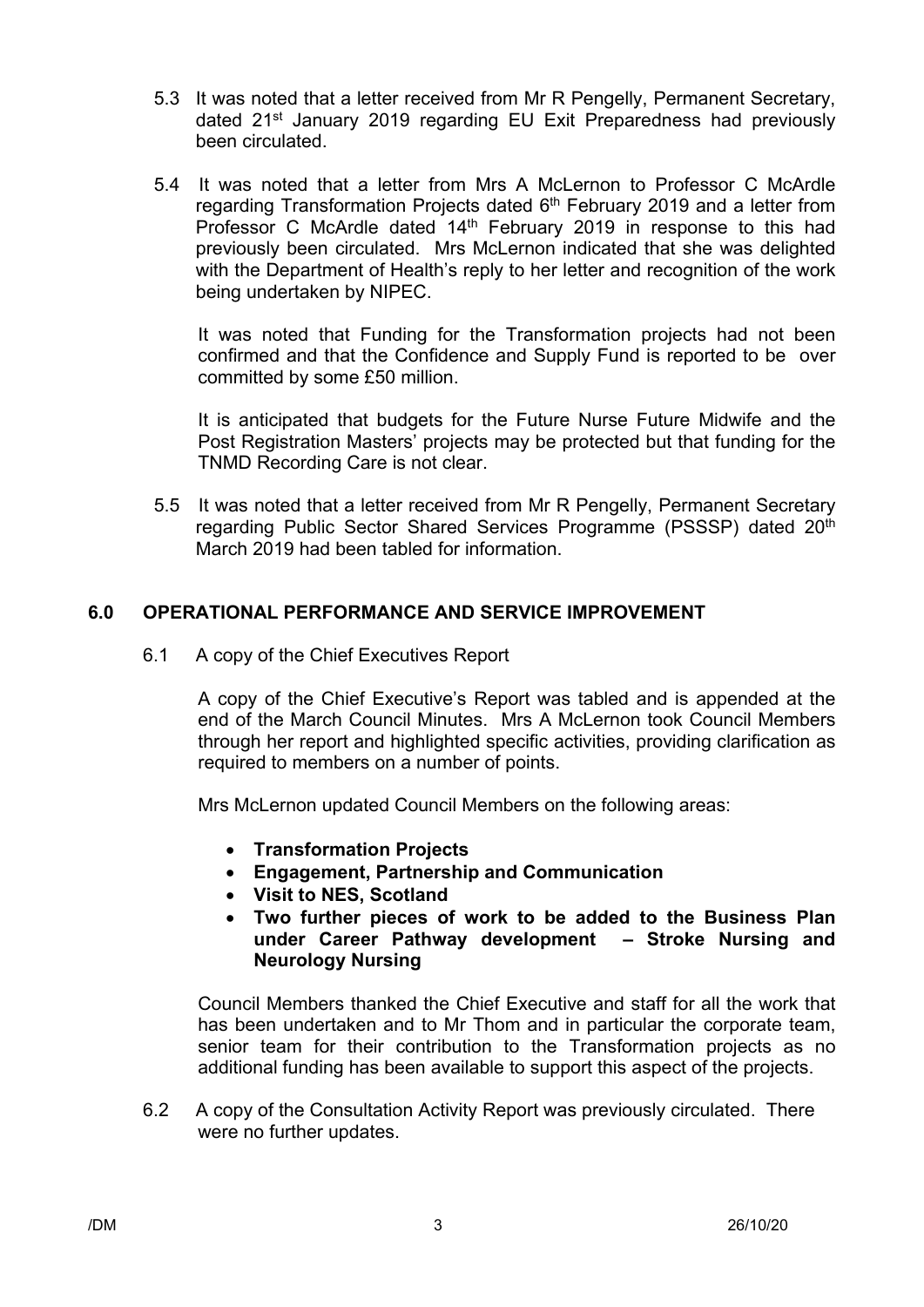# **7.0 CORPORATE CONTROL & FINANCE**

7.1 Head of Corporate Services Report

A copy of the Head of Corporate Services Report had previously been circulated for information.

- 7.2 Report from Standing Committee
	- 7.2.1 A copy of the confirmed Minutes of A&R meeting A&RC/3/2018 held on the 9<sup>th</sup> October 2018 had previously been circulated.
	- 7.2.2 A copy of the unconfirmed Minutes of A&R meeting A&RC/1/2019 held on the 12<sup>th</sup> February 2019 had previously been circulated. There was nothing further to report.
- 7.3 Financial Management Summary

 A copy of the BSO 'Finance Report for Month 10' was previously circulated together with a copy of the Summary Sheet of NIPEC's 2018-19 Allocations.

Mr E Thom updated Council Members on Month 11 with a surrender of a further £60,000:

• Made up from £35,000 surrendered on RRL due mainly to the Pay Award's additional 2% and £25,400 which was to enhance the Delegation website. However, NIPEC had just been informed that due to PALS not sending this out for tender in a timely manner and then a nil response to the tender, NIPEC would have been unable to spend this within this financial year. Mr Thom had subsequentially written to the Department of Finance to see if the £25,400 could be ring-fenced for next year but was still awaiting on a response.

### **ACTION:**

**Council Members to be apprised of the response from the Department of Finance.**

- A further £25,000 was surrendered from the two Transformation Projects:
	- £16,000 from the TNMD Project
	- £ 9.000 from the FNFM Project

Overall 55% has been surrendered in funds from the Transformation Projects.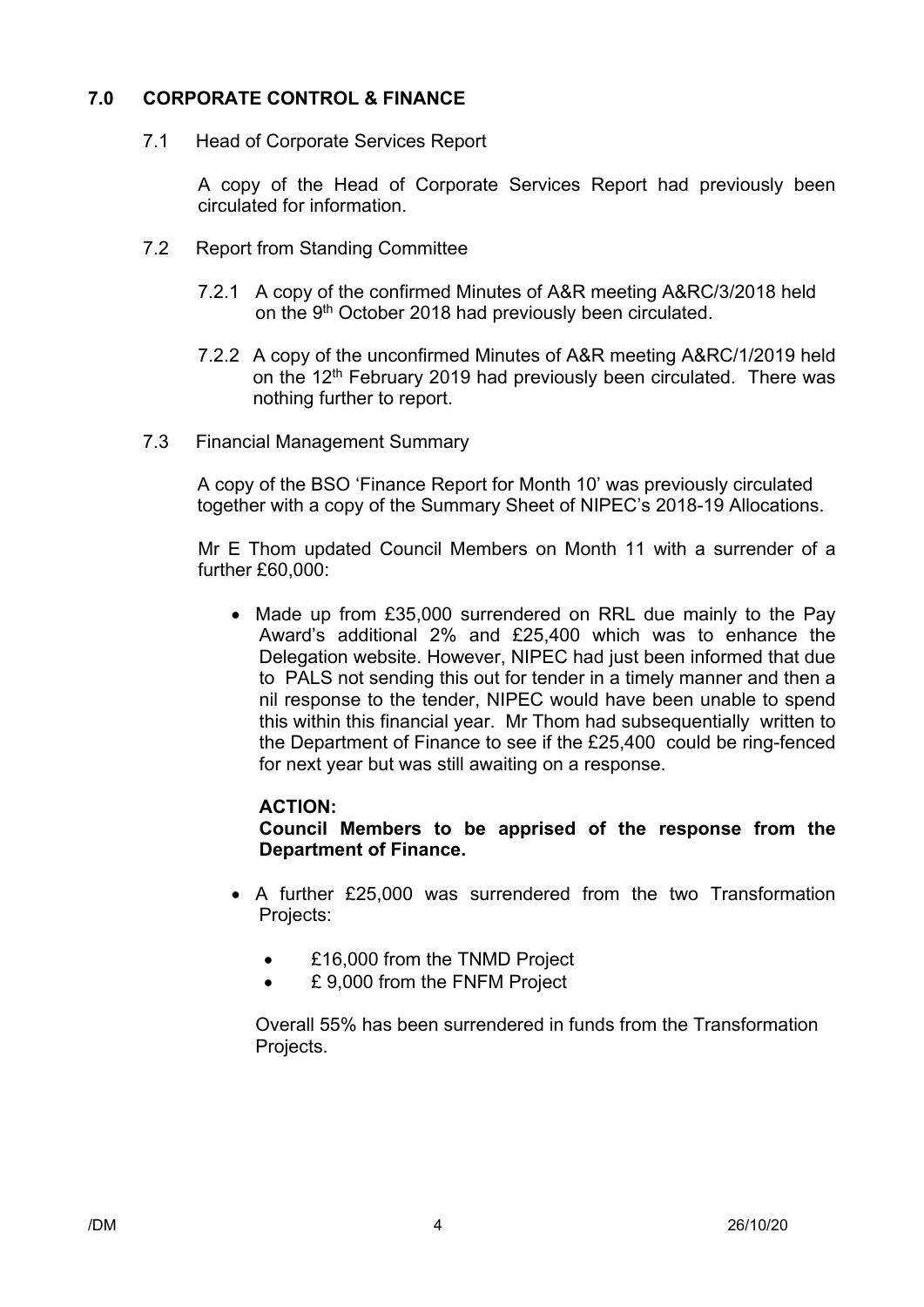As of yet no Allocation letter has been received for the financial year 2019- 20. Mr Thom indicated that he would be attending a Finance Forum meeting on the 21st May 2019 and would be querying the 6.2% funding for Employers Pension Contribution that the Department of Health stated they would be funding.

Council Members noted that the PCC have indicated that they will be moving out in August 2019.

### 7.4 Corporate Risk Register 2018/19, Version12 March 2019

A copy of the above was previously circulated.

Council Members noted the position of the current 7 corporate risks i.e. 2 closed, 3 medium status and 2 low status. It was also noted that two new risks would be added to the April 2019 version :

- Cyber Security in respect of the network & security of equipment in in HSC organisations that use Bluetooth etc and that ITS do not currently monitor the use of
- Brexit As the Government's 'Operation Yellow Hammer', had been stood down on the 25 March 2019 following the nearing of the proposed EU exit date, it was felt that this item should now be placed on the risk register in respect of possible difficulties staff may have in getting to work if any protests should take place around the final Withdrawal Agreement or No Deal situation.

### 7.5 KPIs

A copy of the above report up to 28<sup>th</sup> February 2019 had previously been circulated. Council Members noted that the six main areas were all in 'Green'.

7.6 Draft Business Plan 2019-20

A copy of the draft NIPEC Business Plan for 2019-20 was forwarded to Sponsor Branch under an email dated 23<sup>rd</sup> January 2019 from the Chief Executive. A copy of the email and final draft plan was previously circulated to members.

7.7 Annual Report and Accounts 2018-19

Council Members noted that part of the production of the above involved Council Members to complete the annual 'Declaration of Interests' template and return it duly signed to NIPEC. A copy of the template had been previously emailed to Council Members on the 27<sup>th</sup> February 2019 for return by 27<sup>th</sup> March 2019. It was noted that NIPEC was still waiting on the return of some of the completed forms.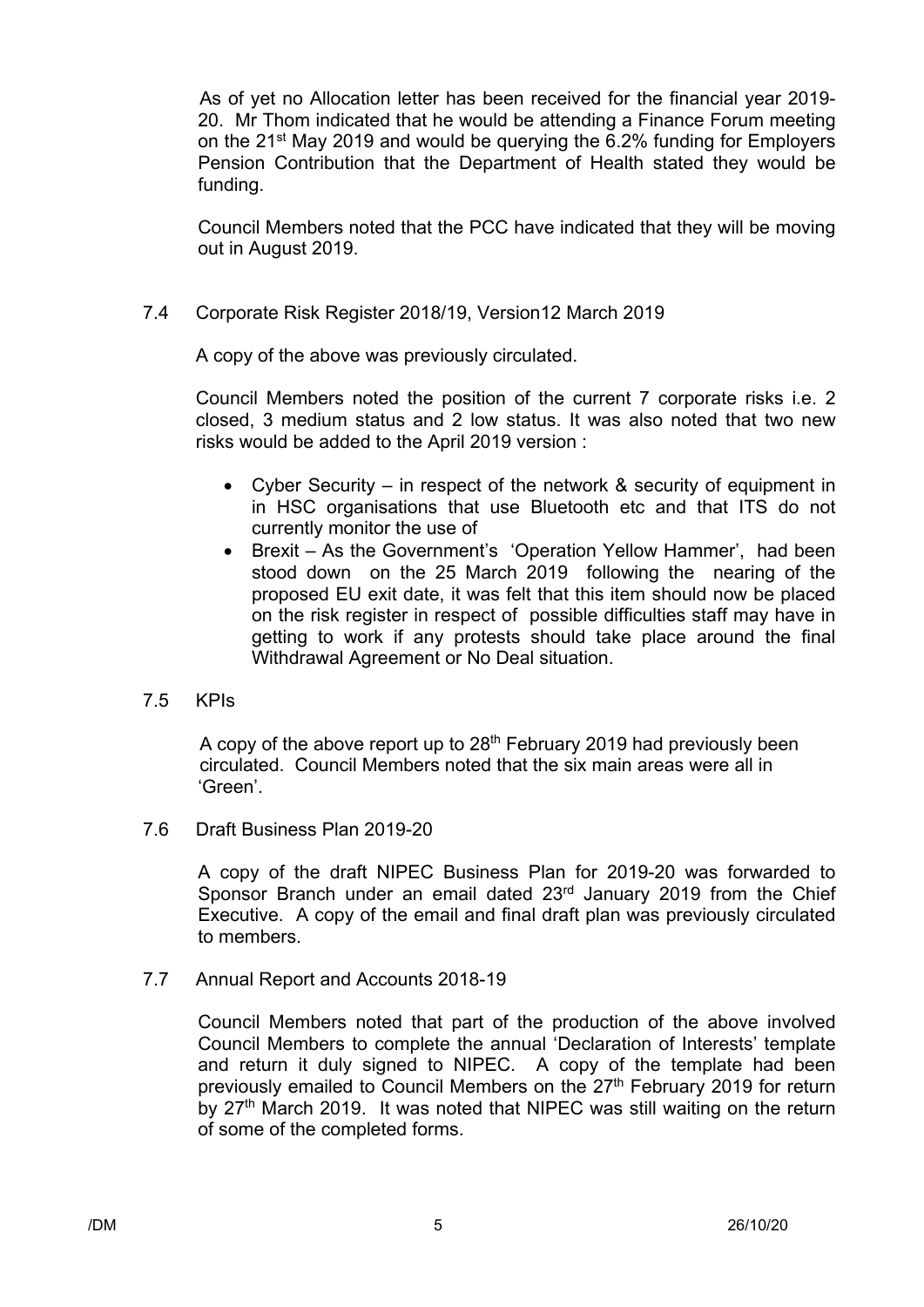### 7.8 HSC 2019 Staff Survey – '#HaveYourSay'

Council Members noted that the regional HSC Staff Survey went live on the  $4<sup>th</sup>$  March 2019 until the 12<sup>th</sup> April 2019. The survey, which is carried out every two years has been designed in partnership with Trade Unions and will be administered by an independent, external organisation, Northern Ireland Statistics and Research Agency (NISRA).

Results of the survey will be available later in the year for HSC organisations. A copy of the final version of the survey questions was previously circulated. It was noted that sixteen invitations to take part in the survey were sent out and to date five questionnaires have been completed i.e. a 31.3% response rate.

Council Members received the Head of Corporate Services Report.

# **8.0 SAFETY AND QUALITY**

### 8.1 NIPEC Professional Work Plan 2018/19

A copy of this report was previously circulated.

Council Members were asked to note that the report is to the end of March so no further updates will be needed at the next meeting as this provides an end of year position on the objectives. All objectives have been delivered as planned.

Mrs A Baxendale asked regarding the welfare of staff with such a large workload being undertaken. Mrs McLernon indicated that there is ongoing support for staff, encouraging them to have time and looking at ways to help them individually, e.g. working flexibly. It was noted that all staff recently attended a Team building event which was very successful.

It was asked if maybe a message from Council Members would be helpful. It was agreed that staff would be told at the next staff meeting of Council Members' appreciation of the amazing pace of work that they carry out for the organisation.

Mr Thom told Council Members that the Chief Executive was very supportive of the Senior and Corporate Teams.

# **ACTION: Mrs McLernon to pass on Council Members message of appreciation to staff at the next staff meeting.**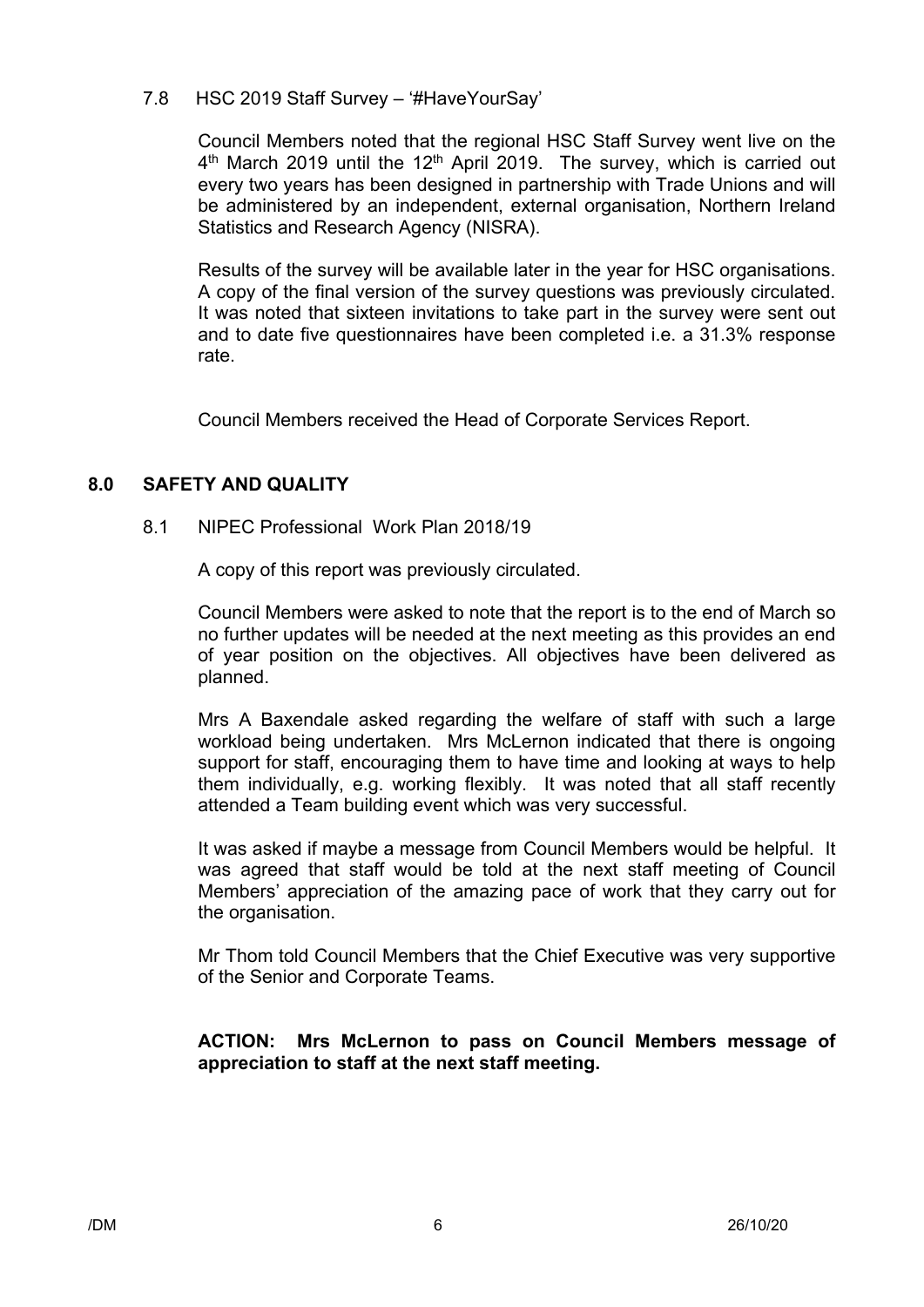8.2 Quality Improvement Strategy 2019 - 2023 for agreement and signing off.

It was noted that further work had to be done on the Strategy and Council Members agreed that this would be emailed to them for agreement and signing off.

**ACTION: Cathy McCusker to do further work and email to Council Members for agreement and signing off.**

### **9.0 CHIEF NURSING OFFICER UPDATE**

The Chief Nursing Officer provided a written update for the meeting and a copy of this was tabled. Mrs McLernon drew Council Members attention to the section on Nursing Now and Public Health and the workshop that was held on this. There were no further updates.

Council Members were reminded that this update was confidential.

### **10.0 ANY OTHER BUSINESS**

There was no further business.

### **11.0 DATE, TIME AND VENUE OF NEXT MEETING**

The next public meeting of NIPEC Council will be on Tuesday 25<sup>th</sup> June 2019 at 11.00 am, Meeting Room, NIPEC.